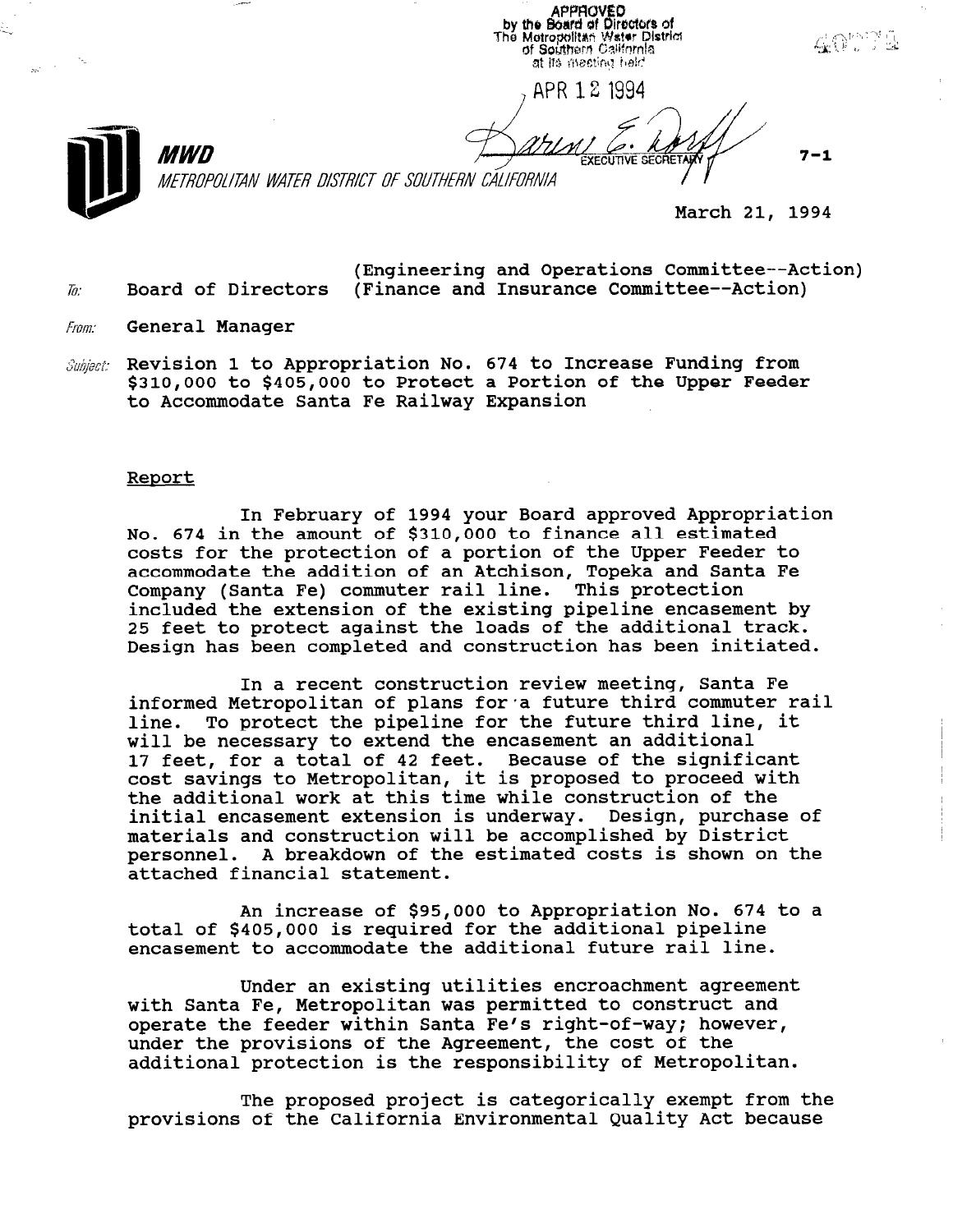Board of Directors -2- March 21, 1994

 $\frac{1}{2}$ 

it consists of minor alterations of an existing facility with no expansion of use.

### Board Committee Assianments

This letter is referred for action to:

The Engineering and Operations Committee for consideration because of its jurisdiction over the initiation, scheduling, contracting, and performance of construction programs pursuant to Administrative Code Section 2431 (b); and

The Finance and Insurance Committee for consideration because of its jurisdiction over appropriations pursuant to Administrative Code Section 2441 (d).

Recommendations

#### ENGINEERING AND OPERATIONS COMMITTEE FOR ACTION.

It is recommended that your Board authorize the General Manager to have all work performed, other than work to be performed under competitively bid contracts involving an expenditure of \$250,000 or more, for protection of a portion of the Upper Feeder.

## FINANCE AND INSURANCE COMMITTEE FOR ACTION.

It is recommended that your Board authorize an increase of \$95,000 to Appropriation No. 674 to a total of \$405,000 from the Pay-As-You-Go Fund to finance the estimated cost for protection of a portion of the Upper Feeder.

Rundeux

BB:jj/rs (ba:apr-674.bb/01074)  $(A + B)$